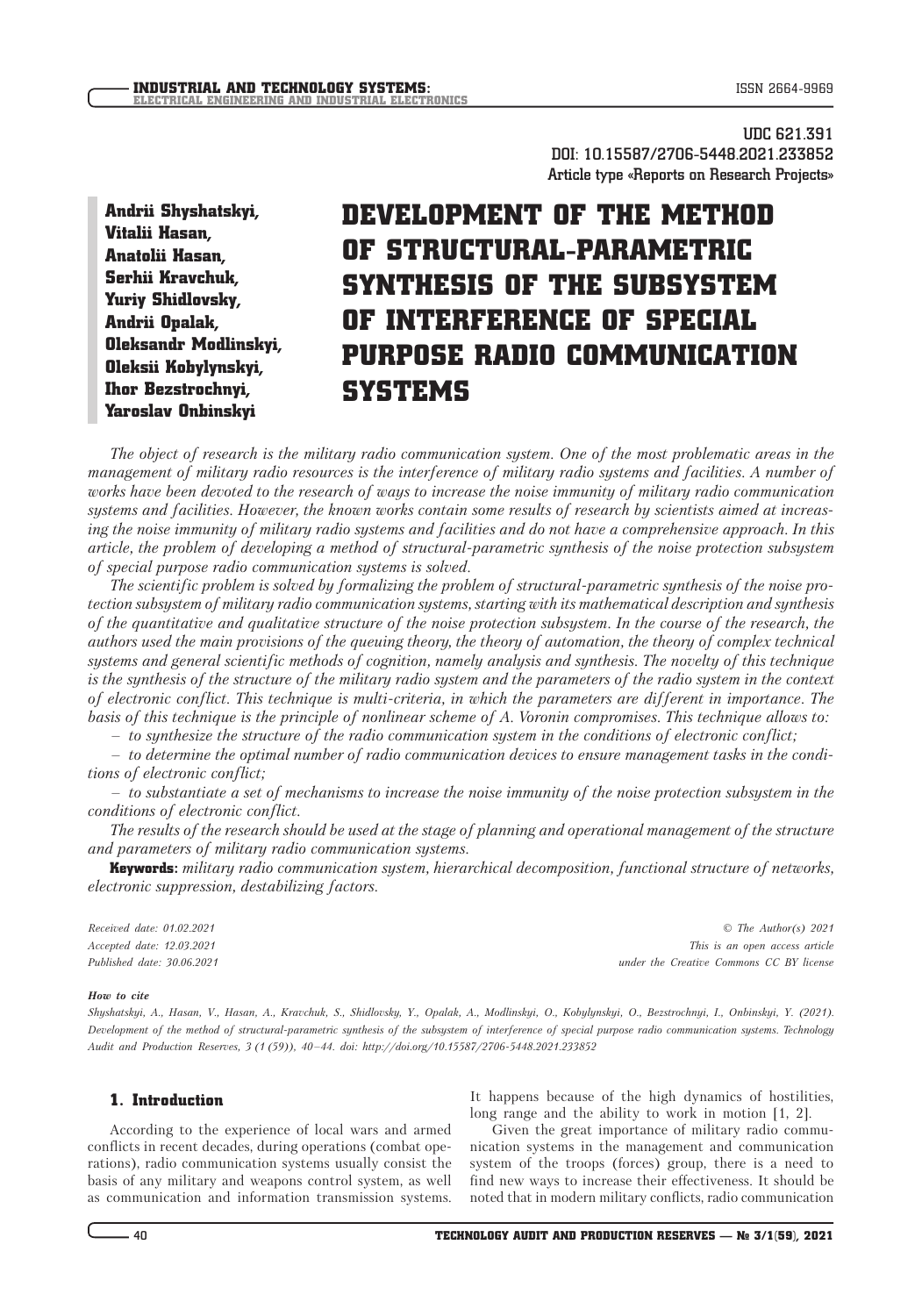systems are used to meet the needs of mobile groups of troops (forces).

As it is known, the military radio communication system consists of a stationary and a field component (mobile component). At the same time, the stationary component of the military radio communication system is the primary target of high-precision devices. Peculiarities of combat use of the mobile component (MC) of military radio communication systems (MRCS) involve the creation of a control system characterized by adaptability, reliability and a given quality of operation in conditions of a priori uncertainty about the communication system state [3, 4].

The MRCS state is influenced by a large number of conditions and factors that determine the conditions of MRCS combat use and individual MRCS elements. Particular attention should be paid to the fact that the combat use of MRCS takes place in conditions of various resources shortage allocated for the organization of radio communication systems, as well as in the conditions of the use of electronic warfare by the enemy. Given all the above, the topical issue is the search for new ways to increase the noise immunity of radio communication systems, operating under the influence of electronic warfare and the shortage of radio resources. This will ensure the required quality of information exchange radio communication at the minimum necessary cost of all MRCS resources.

The analysis of scientific works, which researched the issues of increasing the noise immunity of MRCS [1, 2, 5], showed that the work in this direction is mainly aimed at studying the issues of the noise protection adaptive control during destructive exposure to electronic warfare. However, some scientists in the works [1, 3, 6] conducted research on optimizing the MRCS topology and choosing the optimal route for information transmission in order to maximize the MRCS throughput. However, the issues of structural-parametric synthesis of the MRCS noise protection subsystem under the influence of destabilizing factors remain little studied and require further research.

Thus, *the object of research* is the military radio communication system. And *the aim of research* should be considered to increase the efficiency of the military radio communication system through the structural and parametric synthesis of the noise protection subsystem of the military radio system.

#### 2. Methods of research

During the research, the authors used the main provisions of queuing theory, automation theory, theory of complex technical systems, information transfer theory, theory of signal-code structures, as well as general scientific methods of cognition, namely analysis and synthesis.

### 3. Research results and discussion

In the general case, the structure synthesis of the MRCS noise protection subsystem requires the universe definition of its elements and the relationship between them [7]. It provides the properties of the MRCS noise protection subsystem that meet the requirements of the synthesis. Therefore, the universe of elements *M* and the relationship between them *R* determine the universe of properties that are realized on these elements and relations, and the Cartesian product determines the universe of the MRCS noise protection subsystem *S*. Then, a specific MRCS subsystem

noise protection is uniquely defined if subsets of elements  $\mu = {\mu_1, ..., \mu_i}, \mu \subset M$  are given, relationship between them  $R = \{R_1, ..., R_i\}, R \subset R$  and properties  $\Phi = \{p_1, ..., p_k\}, \Phi \subset P.$ The sets  $\mu$ ,  $\bar{R}$ ,  $\Phi$  are finite and ready to information description, if the level of the elements detail of the MRCS noise protection subsystem is determined.

Parametric synthesis involves determining the elements parameters of the noise MRCS known structure protection subsystem [7, 8].

The mathematical formulation of the parametric synthesis problem is formulated as follows. Let the requirements to the noise protection subsystem MRCS in the form of the parameters values set *G*0 (including the criteria for them). The initial parameters of the MRCS noise protection subsystem are a set of characteristics *G*. The task of parametric synthesis is to find the following parameters of the MRCS noise protection subsystem that satisfy the requirement [9, 10]:

 $G_l \leq G_{0l}, l = 1...m,$ 

where  $G_l$ ,  $G_{0l}$  are the components of sets G and  $G_0$  respectively, so  $G_l \in G$ ,  $G_{0l} \in G_0$ . From the set of criterion requirements to  $G_0$  the well-founded rule, the objective function  $S$ is formed. Then the parameters of the MRCS noise protection subsystem will be determined from the condition of minimizing or maximizing the function *S*.

To synthesize the structure and determine the parameters of a complex ergodic distributed information and control subsystem of MRCS noise protection need:

- to form a general view of the MRCS noise protection subsystem;
- to define its functions;
- to put forward system requirements for it;
- to determine the constituent elements, etc.

Further, the task of structural-parametric synthesis of the MRCS noise protection subsystem is formalized, starting from its mathematical description.

*The description of the electronic conflict between the radio communication system and the electronic suppression system* is implemented as follows. Let the *i*-th  $(i=1...I)$ radio-electronic conflict  $KS_i$  is characterized by a set consisting of three elements [11, 12]:

1) *Pks* is the sign of electronic conflict, which is a unique for each type of alphanumeric combination;

2) *Tks* is the set (list) of MRCS partial tasks on elimination of electronic conflict (it is formed, proceeding from MRCS tasks as a whole and tasks of separate MRCS elements);

3) *Iks* is the set (list) of MRCS information needs on conflict resolution. Then the electronic conflict is described by the set:

$$
KS_{i} = \{P_{ks} \, ; \, T_{ks}^{KS} \, ; \, I_{ks}^{KS} \} \, , \, i = 1...I, \nj = 1...J, \, f = 1...F. \tag{1}
$$

Then, the set of partial problems for the elimination of electronic conflict and the list of information needs for the *i*-th electronic conflict can be represented as subsets:

$$
T_{ksj}^{KS} = \{T_{ks\,i1}, T_{ks\,i2}, T_{ks\,i3}, \dots, T_{ks\,il}, \dots, T_{ks\,il_s}\}, l = 1 \dots L_i,
$$
  

$$
I_{ks\,f}^{KS} = \{I_{ks\,i1}, I_{ks\,i2}, I_{ks\,i3}, \dots, I_{ks\,ik}, \dots, I_{ks\,ik_s}\}, k = 1 \dots K_i.
$$
 (2)

For each electronic conflict, the number of elements of the sets  $T_{ksj}^{KS}$  and  $I_{ksj}^{KS}$  may be different, which is reflected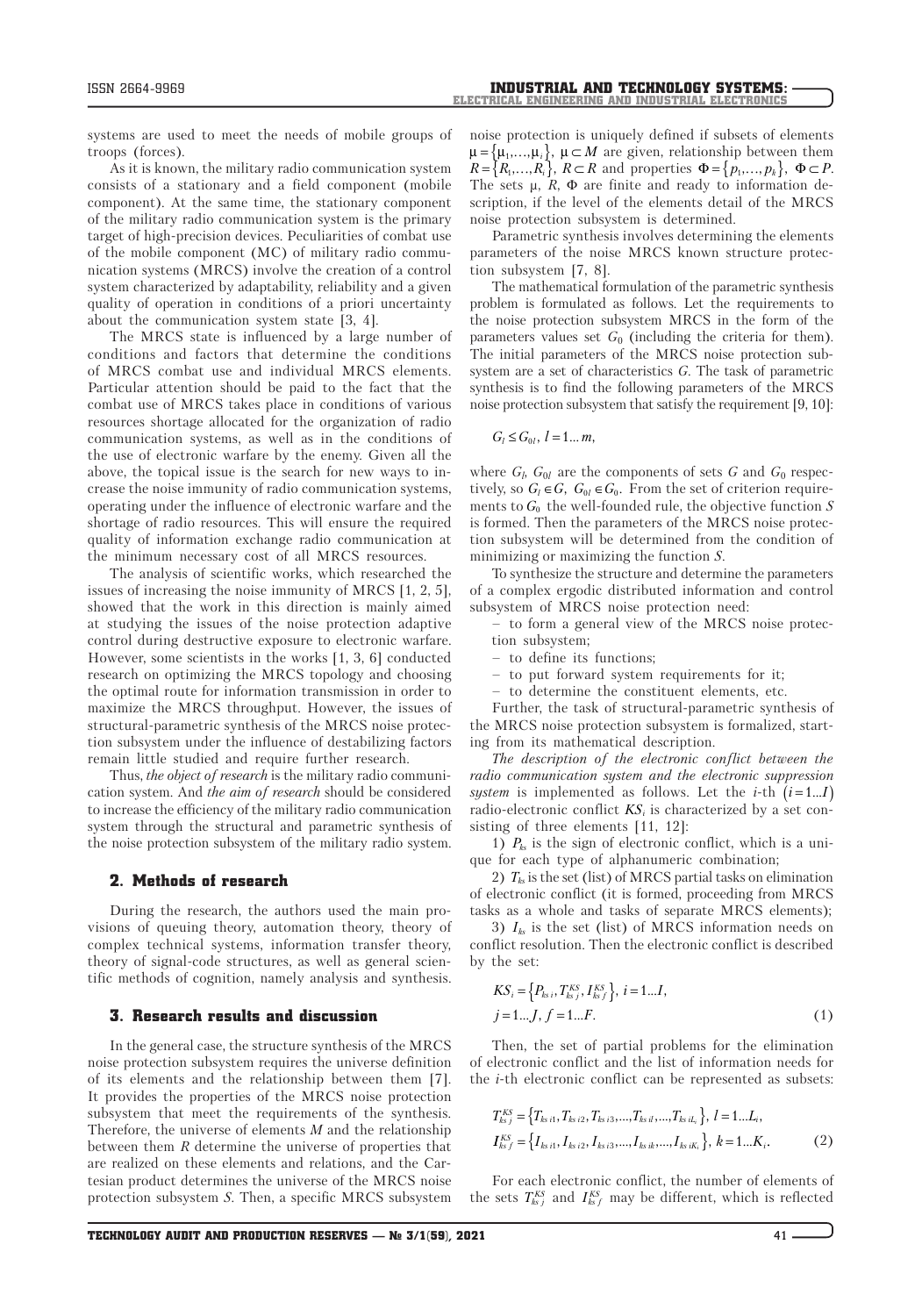in the upper limits of the change of the coefficients *l* and *k*. Partial problems in the set (2) are unequal, and a higher priority (importance for implementation on the contribution to the elimination of electronic conflict) has a problem with the highest number in the list. Information on electronic conflicts is stored in a database (DB), which is modified and updated during the MRCS operation. As an example, the structure of the database can be given in the form of a geometric model (Fig. 1).



Fig. 1. Geometric model of the database structure

In the database, the elements of the sets  $KS_i - T_{ksil}$ ,  $I_{ksik}$  acquire binary values of one in the presence of a corresponding task in the list for the elimination of electronic conflict  $(T_{ksil} = 1)$  and the corresponding information needs  $(I_{ksik} = 1)$  and zero in the opposite case.

In the general case, the noise protection subsystem of the synthesized MRCS must meet the following requirements:

1) to ensure the minimum time spent on resolving electronic conflicts,  $t_{ks} \rightarrow min$ ;

2) to have high reliability of the decisions formed for elimination of electronic conflict,  $D_{ks} \to \text{max}$ ;

3) to provide the best information redundancy for decision-making to eliminate electronic conflict  $IN_{ks} \to \text{max}$ .

As a result, there are the criterion requirements for the implementation of structural-parametric synthesis of the MRCS noise protection subsystem:

$$
\begin{cases}\nt_{ks} \to \min & \text{when } t_{ks} \leq t_{ks\,por}, \\
D_{ks} \to \max & \text{when } D_{ks} \geq D_{ks\,por}, \\
IN_{ks} \to \max & \text{when } IN_{ks\min} \leq IN_{ks} \leq IN_{ks\max}.\n\end{cases} \tag{3}
$$

The solution of the optimization problem can be carried out by discrete and analog form of the partial criteria change, which is regulated by the essence of the solved synthesis problem. For example, the task of determining the quantitative composition of the MRCS noise protection subsystem can be discrete, which requires the use of a discrete form of description of partial criteria (3) and a discrete form of convolution for their aggregation. The convolution for discretely given partial criteria has the form:

$$
Y(y_0) = \sum_{m=1}^{b} \gamma_{0m} (1 - y_{0m})^{-1} \to \min,
$$
 (4)

where  $m = 1...b$  is the number of partial optimality criteria included in the convolution;  $\gamma_{0m}$  is the normalized weighting coefficient;  $y_{0m}$  is the normalized partial criterion of optimality. While forming the function of the generalized criterion for the analog method of presenting partial optimality criteria, a convolution of the form is used:

$$
\chi^* = \frac{\arg \min}{\chi \in G} \sum_{m=1}^{b} \gamma_{m0} (1 - \varphi_{0m}(\chi))^{-1} = F(\chi), \tag{5}
$$

where  $\chi$  is the optimized parameter; *G* is the set of admissible values of the functions of partial optimality criteria;  $\varphi_{0m}(\chi)$  is the normalized function of the  $m$ -th partial criterion;  $\chi^*$  is the optimal value of the required parameter.

The reduction to the convolution of contradictory partial criteria is carried out under the conditions of bringing them to a single scale and to a minimized form. For this purpose rationing of partial criteria of optimality on a limited interval  $\varphi_m(\min \chi) \leq \varphi_m(\chi) \leq \varphi_m(\max \chi)$  is realized. For a discrete method of describing partial criteria, their rationing can be implemented according to the expressions [12–14]:

$$
\varphi_{0m} = \frac{\varphi_{mp}^{\min}}{\sum_{p=1}^{K_{\min}} \varphi_{mp}} , \ \varphi_{0m} = \left(\varphi_{mp}^{\max} \sum_{p=1}^{K_{\max}} \frac{1}{\varphi_{mp}}\right)^{-1}, \tag{6}
$$

where  $p = K_{\min}$ ,  $K_{\max}$  is the number of discrete values in the sample, which characterizes the change of the criteria to be minimized  $\varphi_{mp}^{\min}$  and maximized  $\varphi_{mp}^{\max}$ .

Rationing of partial criteria for their analog description can be carried out as follows:

$$
\varphi_{0m}(\chi) = \frac{\varphi_m^{\max}(\min \chi)}{\varphi_m^{\max}(\chi)}, \ \varphi_{0m}(\chi) = \frac{\varphi_m^{\min}(\chi)}{\varphi_m^{\min}(\max \chi)}.
$$
 (7)

The rationing of weights is carried out in relation to the sum of their values set for all partial criteria included in the convolution:

$$
\gamma_{0m} = \frac{\gamma_m}{\sum_{m=1}^{b} \gamma_m}.
$$
\n(8)

*Synthesis of the quantitative structure of the noise protection subsystem.* This stage is implemented as a determination of the optimal quantitative composition of the noise protection subsystem  $N_{\text{RCD}}$  (synthesis of the structure of the subsystem by quantitative composition on the optimal number of radio devices (RCD) in MRCS) is implemented in accordance with system requirements (3). It is possible to show heuristically, and for a specific subsystem of MRCS noise protection to prove experimentally and mathematically that the indicators included in (3) depend on the parameter  $N_{RCD}$ . Therefore, the refined system of criteria (3) for the analog method of their description will take the form:

$$
\begin{cases}\nt_{ks}(N_{RCD}) \to \min, & \text{when } t_{ks}(N_{RCD}) \le t_{ks\, por}(N_{RCD}), \\
D_{ks}(N_{RCD}) \to \max, & \text{when } D_{ks}(N_{RCD}) \ge D_{ks\, por}(N_{RCD}), \\
IN_{ks}(N_{RCD}) \to \max, \\
\text{at } IN_{ks}(\min N_{RCD}) \le IN_{ks}(N_{RCD}) \le IN_{ks}(\max N_{RCD}).\n\end{cases} \tag{9}
$$

Thus, taking into account (3) according to the discrete method of presenting partial optimality criteria in the form of (3) let's obtain *a mathematical optimization model for the structural synthesis of the noise protection subsystem in terms of the number of RCD in MRCS*:

$$
\delta_{RCD} = \gamma_{t0} (1 - t_{ks0})^{-1} + \gamma_{D0} (1 - D_{ks0})^{-1} + \n+ \gamma_{D0} (1 - IN_{rs0})^{-1} \to \min.
$$
\n(10)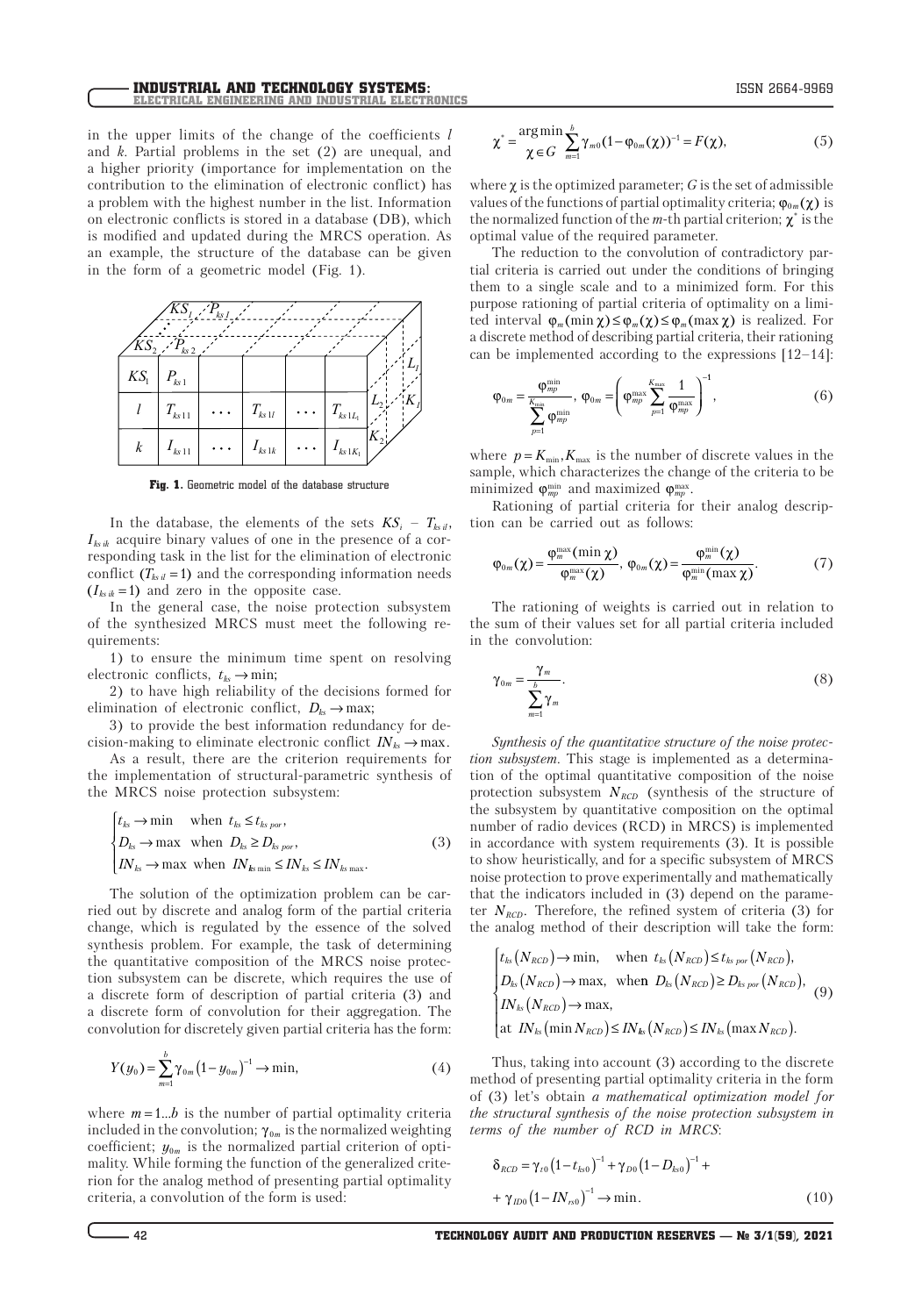The zero indexes in the components of model (10) characterize their normalization in accordance with (6) for partial optimality criteria. The parameters  $γ_{t0}, γ_{D0}, γ_{ID0}$  are normalized by the weight coefficients of the relevant criteria rule (8). The optimal amount of RCD in MRCS  $N^{opt}_{\it RCD}$ according to model (10) is determined in such way that provides a minimum value δ*RCD* on a limited interval of change of the varied parameter  $N_{\mathit{RCD}}$  :

$$
N_{RCD}^{opt} = N_{RCD} \quad \text{when} \quad \delta_{RCD} = \min. \tag{11}
$$

For an analog method of describing partial optimality criteria (9) using (5) let's obtain *an optimization mathematical model* of the form:

$$
F(N_{RCD}) = \gamma_{t0} (1 - t_{k0} (N_{RCD}))^{-1} +
$$
  
+  $\gamma_{D0} (1 - D_{k0} (N_{RCD}))^{-1} +$   
+  $\gamma_{D0} (1 - ID_{k0} (N_{RCD}))^{-1} \rightarrow \min,$  (12)

where the rationing of weights is carried out according to (8), and the criterion functions  $t_{ks0}(N_{\text{RCD}})$ ,  $D_{ks0}(N_{\text{RCD}})$ ,  $ID_{ks0}(N_{RCD})$  according to (9). The optimal number of RCD using model (12) is the solution of equation  $dF(N_{\text{RCD}})/dN_{\text{RCD}} = 0$ with rounding of the received number  $N_{RCD}^*$  to an integer value according to the rule:

$$
N_{RCD}^{opt} = \min F(\min N_{RCD}^* \text{ or } \max N_{RCD}^*).
$$
 (13)

Thus, the optimization models (10) and (12) provide the determination of the optimal number of RCD in MRCS. It solves the first stage of structural-parametric synthesis of the noise protection subsystem.

*Synthesis of the qualitative structure of the MRCS noise protection subsystem.* This stage is realized by searching for such RCD composition and the necessarily for their operation of the auxiliary elements (at a known value  $N_{RCD}^{opt}$ ), which *the best* reflects the electronic conflict that has arisen. The concept of *the best* reflection of electronic conflict in the cluster requires clarification in the form of criteria. Thus, there is a system of criteria for the implementation of structural-parametric synthesis of the noise protection subsystem:

$$
\begin{cases}\nT_{S,j} \to \max, \\
I_{S,j} \to \max, \\
TX_{S,j} \to \max,\n\end{cases} \tag{14}
$$

where  $T_{Sj}$  is the number of mechanisms to increase the noise immunity of RCD;  $TX_{Sj}$  is the number of technical characteristics of RCD;  $I_{Sj}$  is the number of mechanisms used to minimize the destructive effects of increasing the noise immunity of RCD.

Comparing the system of partial criteria (3) and (14) reveals the contradiction of the latter, which is a sign of multicriteria. Therefore, the solution of the multicriteria problem of structural-parametric synthesis will be carried out using a nonlinear scheme of compromises in the form of a discrete convolution (4). This is determined by the discrete nature of the description of the partial criteria change. Implementing the rationing of partial criteria (14) and weights in accordance with (6) (within the change *j*), let's obtain *an optimization mathematical model of structuralparametric synthesis of ergodic distributed information and control system of noise protection with individual features*:

$$
\Psi_j = GT_{j0} \left( 1 - T_{S\,j0} \right)^{-1} + GI_{j0} \left( 1 - I_{S\,j0} \right)^{-1} +
$$
  
+ 
$$
GTX_{j0} \left( 1 - TX_{S\,j0} \right)^{-1} \to \min.
$$
 (15)

The structure of the configured system and its parameters are Pareto-optimal by a set of contradictory criteria (3) or (9) and (14).

## 4. Conclusions

In the course of the research the method of structuralparametric synthesis of the noise protection subsystem of special radio communication systems was developed.

The essence of this technique is to synthesize the structure of the military radio communication system and the parameters of the radio communication system in the conditions of electronic conflict. This technique is multi-criteria, in which the parameters are different in importance. The basis of this technique is the principle of nonlinear scheme of A. Voronin compromises.

This technique allows to:

– to synthesize the structure of the radio communication system in the conditions of electronic conflict;

– to determine the optimal number of radio communication devices to ensure management tasks in the conditions of electronic conflict;

– to substantiate a set of mechanisms to increase the noise immunity of the noise protection subsystem in the conditions of electronic conflict.

The results of the research will be useful in:

– the definition of mechanisms of the noise immunity increase of radio communication devices;

– the substantiation of recommendations for increasing the noise immunity of radio communication facilities; – the analysis of the electronic situation during hostilities (operations);

– creating promising technologies to increase the noise immunity of radio communication devices.

Areas of further research will focus on the development of a methodology for the operational management of interference protection of intelligent military radio systems.

#### References

- **1.** Shishatskiy, A. V., Bashkirov, O. M., Kostina, O. M. (2015). Development of integrated communication systems and data transfer for the needs of the Armed Forces. *Weapons and military equipment, 1 (5),* 35–39.
- **2.** Romanenko, І. О., Shyshatskyi, A. V., Zhyvotovskyi, R. M., Petruk, S. M. (2017). The concept of the organization of interaction of elements of military radio communication systems. *Science and Technology of the Air Force of the Armed Forces of Ukraine, 1,* 97–100.
- **3.** Romanenko, I., Zhyvotovskyi, R., Petruk, S., Shishatskiy, A., Voloshin, O. (2017). Mathematical model of load distribution in telecommunication networks of special purpose. *Information Processing Systems, 3,* 61–71. doi: http://doi.org/10.30748/ soi.2017.149.13
- **4.** Zhuk, O. V., Romaniuk, V. A., Sova, O. Ya. (2008). Systema upravlinnia taktychnymy sensornymy merezhamy. *Zbirnyk naukovykh prats VITI NTUU «KPI», 2,* 88–96.
- **5.** Sokolov, K. O., Hudyma, O. P., Tkachenko, V. A., Shyiatyi, O. B. (2015). Main directions of creation of IT infrastructure of the Ministry of Defense of Ukraine. *Zbirnyk naukovykh prats Tsentru voienno-stratehichnykh doslidzhen, 3 (6),* 26–30.
- **6.** Kuvshynov, O. V. (2009). Adaptyvne upravlinnia zasobamy zavadozakhystu viiskovykh system radiozviazku. *Zbirnyk naukovykh prats VIKNU, 17*, 125–130.